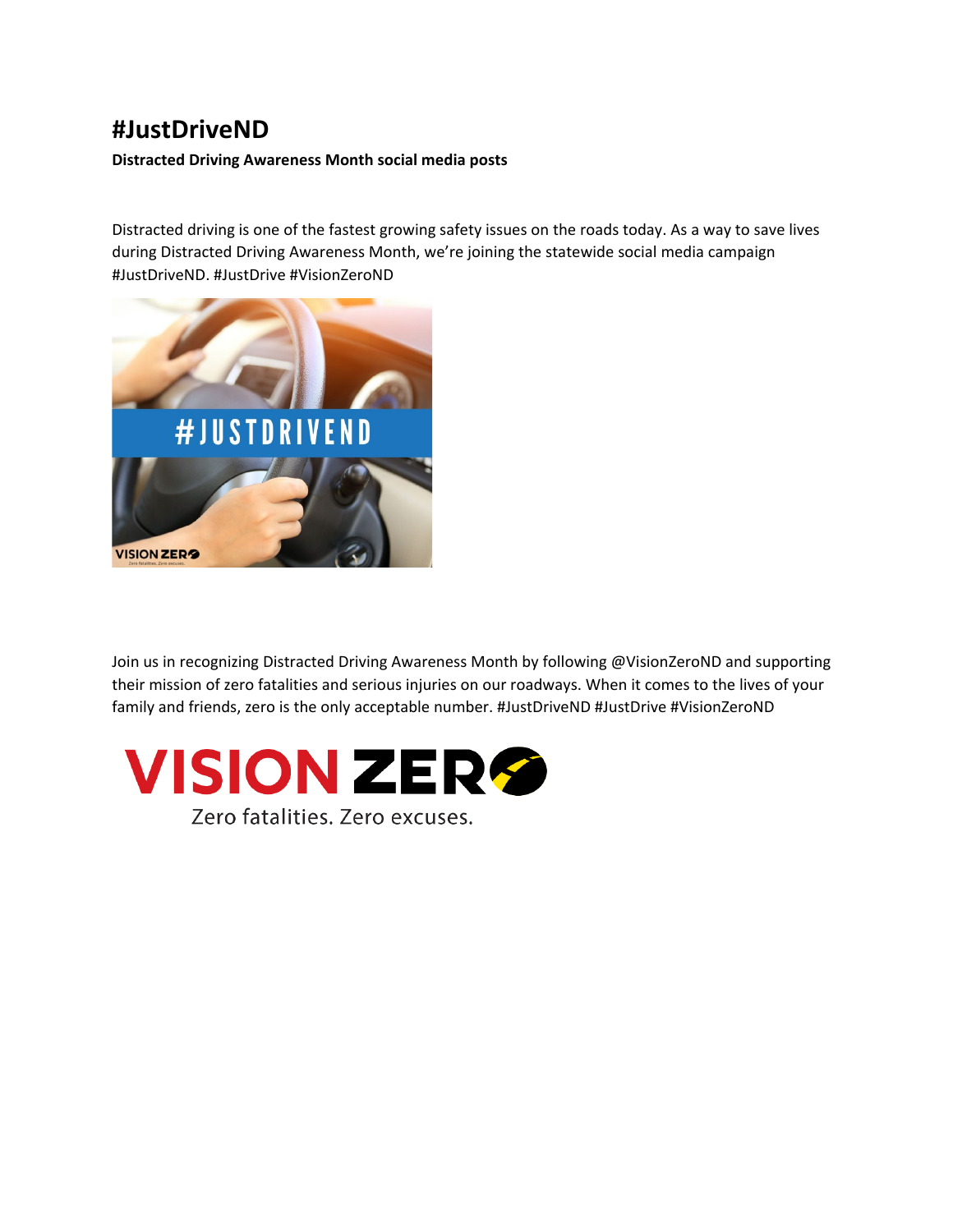@NHTSA reports that 3,142 people lost their lives to distracted driving in 2019. These deaths are preventable if we all drive distraction-free. #VisionZeroND #JustDriveND #JustDrive



Texting while driving is a behavior that's so dangerous you are 23 times more at risk of a crash or nearcrash. Keep you and your loved ones safe and #JustDrive. #JustDriveND #VisionZeroND



Would you drive the length of a football field with your eyes closed? Of course not. Answering a text, Snapchat or email can wait. #JustDriveND #JustDrive #VisionZeroND



Sending one text at 55 mph is like driving blindfolded the entire length of a football field.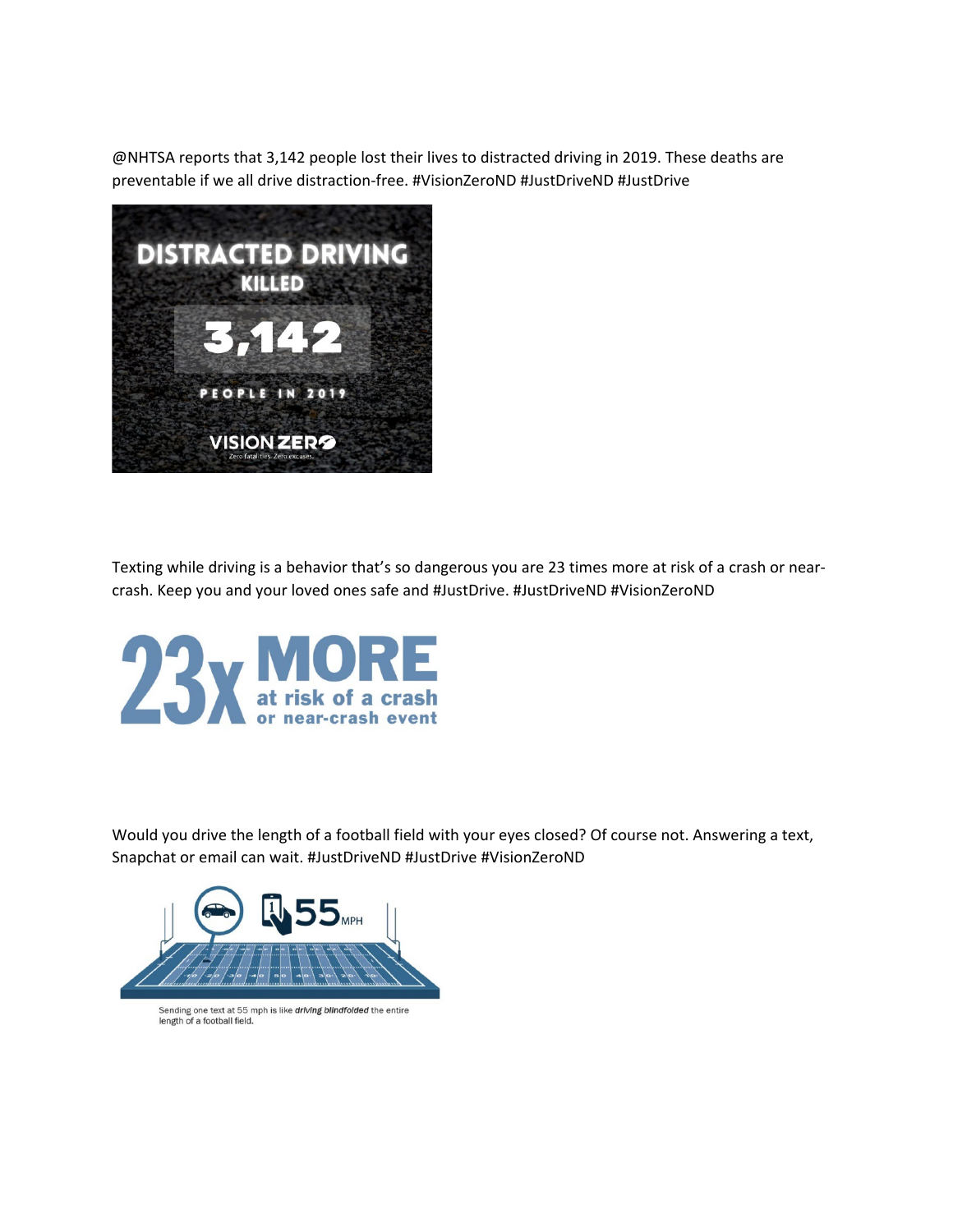Distracted Driving is responsible for thousands of deaths we wished never happened. Join us in recognizing Distracted Driving Awareness Month by putting down the phone and focusing on driving. #JustDriveND #JustDrive #VisionZeroND

[https://www.youtube.com/watch?v=LjIEEp856Lw&list=RDCMUC\\_b1OnIQN2WGcNKCxjj3bhg](https://www.youtube.com/watch?v=LjIEEp856Lw&list=RDCMUC_b1OnIQN2WGcNKCxjj3bhg)

Distracted driving is anything that takes your eyes off the road, your hands off the wheel or your mind off driving. Take personal responsibility and #JustDrive. #JustDriveND #VisionZeroND



Follow these tips to avoid using your phone while driving:

- Keep your phone in the glove compartment or trunk.
- If you must respond to a message, pull over to a safe location and park.
- Designate a passenger as the "designated texter."

#JustDriveND #JustDrive #VisionZeroND

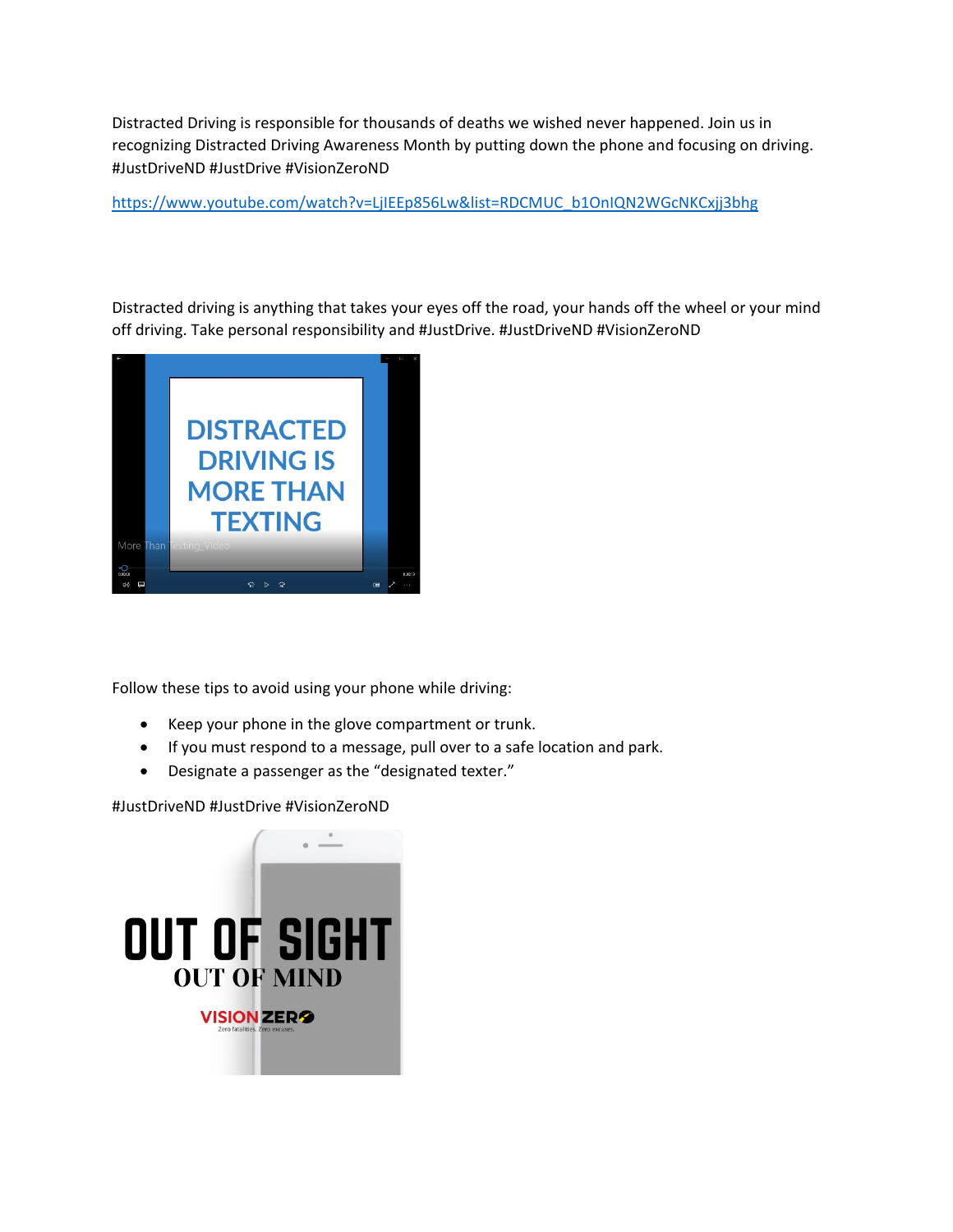Lost in thought? Daydreaming while driving can be a life-or-death situation. Remind yourself to #JustDrive during Distracted Driving Awareness Month. #JustDriveND #VisionZeroND



Motor vehicle crashes are the leading cause of injury-related death for North Dakota teens. Encourage your teen to speak up when they see a friend driving distracted. #VisionZeroND #JustDrive #JustDriveND

[https://www.youtube.com/watch?v=Aeza\\_UOfBzI&t=31s](https://www.youtube.com/watch?v=Aeza_UOfBzI&t=31s)

Traveling with children can quickly become a distraction. Keep them safe by planning ahead and placing them in the correct safety seat for the child's age, height and weight!

#JustDriveND #JustDrive #VisionZeroND